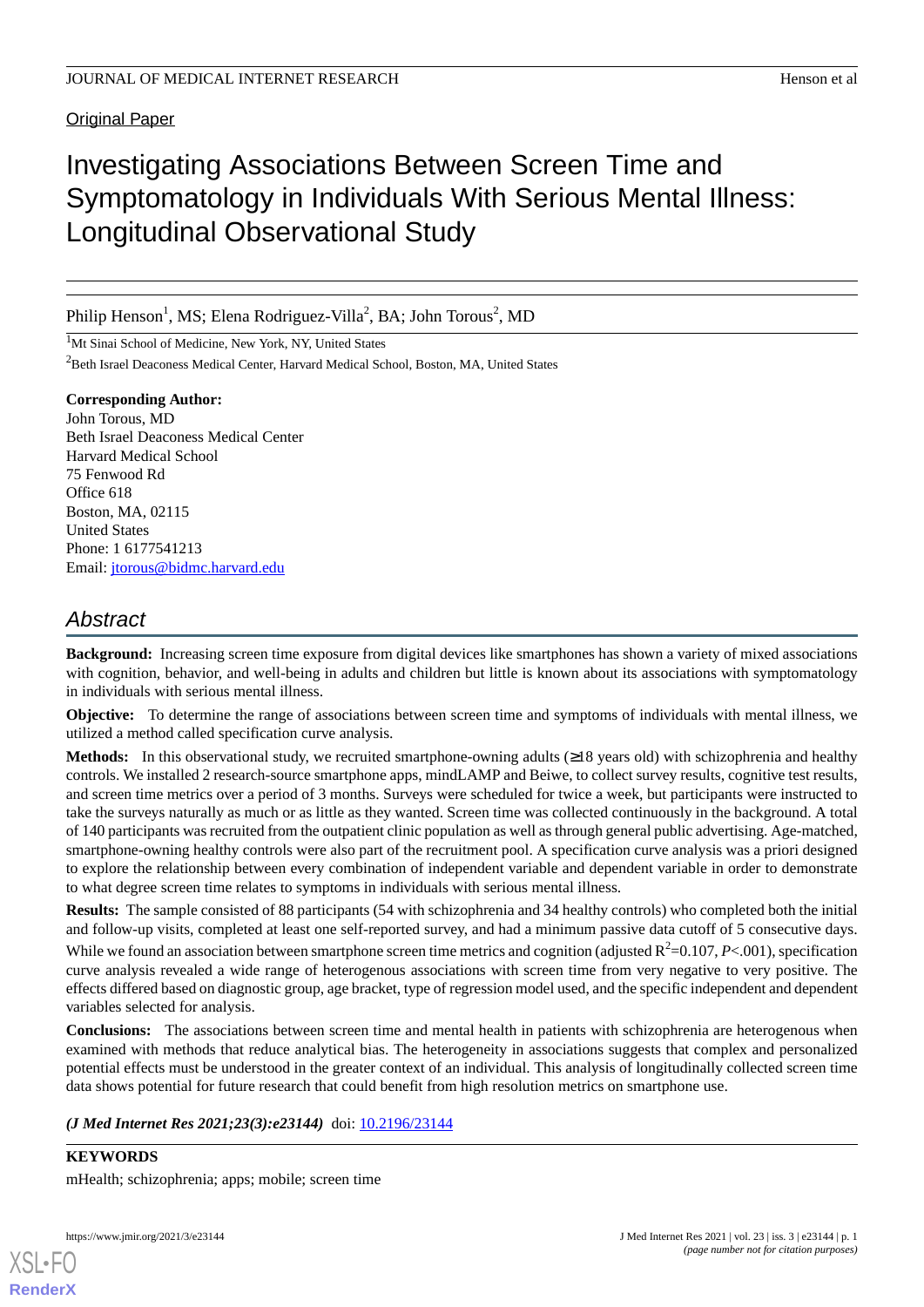# *Introduction*

Technology pervades many, if not most, facets of daily life. Advances in functionality, speed, customization, and smart programming offer opportunities to access, communicate, and share resources with unprecedented efficiency. But this same connectivity has also raised issues around mental health impact. Digital devices are a mode for connectivity, explaining why 74% of Americans use a computer for their work [\[1](#page-6-0)] and 81% of Americans own a smartphone [[2\]](#page-6-1). Screen time is thus a biproduct of productivity and sociability for many people. Resulting fears around increasing time spent looking at a screen and mental health concerns—whether it is for work or for leisure—have emerged.

Concerns, for youth especially, focus on how screen time may hinder physical activity, attention, cognition, and emotional well-being. Despite the vast increases in screen time, often across multiple devices and above recommended limits [[3\]](#page-6-2), data to validate or obviate concerns are limited. Studies to date show contradictory evidence on short-term and long-term effects of screen time on youth and adults [[4\]](#page-6-3). Small sample sizes, self-report measures, and a deficit of longitudinal research have yielded inconclusive results. A recent paper used specification curve analysis (SCA) to highlight the degree to which study results measuring the impact of screen time on youth varied based on analytical choices [[5\]](#page-6-4). The analysis enumerated the associations between screen time and emotional well-being among young people but also illustrated that the effect is smaller than other influences such as bullying.

Studies involving screen time among individuals with severe mental illness are even more scarce. On one hand, screen time may be of benefit for patients with serious mental illness as it may facilitate beneficial social connections that may be lacking offline and offer patients a sense of community and connection [[6\]](#page-6-5). On the other hand, screen time may distract patients with serious mental illness from real-world obligations or expose them to harmful and stigmatizing content. One study in individuals with schizophrenia showed a positive correlation between phone use and functional capacity and cognition [[7\]](#page-6-6), but overall research on the topic is lacking. The need for understanding on this subject is critical, as research from a 2016 study suggests that nearly 50% of people with serious mental illness may spend up to 3 hours per day in front of their phone screen and nearly 20% may spend up to 10 hours per day on a computer screen [\[8](#page-6-7)], potentially making screen time a key exposure in their routine and daily life.

Screen time and exposure have likely only increased for all people, including those with serious mental illness, in the last 4 years since that 2016 study. Understanding how screen time has a positive or negative effect—or any effect at all—on the well-being of individuals with serious mental illness like schizophrenia is thus critical for ensuring today's care remains responsive to the exposure and realities faced by patients. The data needed to identify problematic screen time involve total screen time, session time, and number of checks from smartphones. A recent study found that typical smartphone usage is relatively consistent and can be inferred with just 5

 $XS$ -FO **[RenderX](http://www.renderx.com/)** days of data [[9\]](#page-6-8). On the other hand, habitual checking behaviors (sessions lasting less than 15 seconds) that may be indicative of preoccupation with mobile phones, can be inferred with just 2 days of data. These results, along with the finding that self-reported smartphone usage did not correlate with the objective measurements, suggest an important opportunity to use smartphone-derived screen time metrics in studying its effects.

Our research aimed to address a gap in the literature and understanding by investigating the effect of screen time on individuals with schizophrenia. Our unique dataset, with longitudinal objective screen time measures, self-report surveys, and both baseline and longitudinal cognition tests, offers an opportunity to begin to appreciate the impact of screen time on a subset of patients with serious mental illness. In relying on objective metrics of screen time derived from longitudinal phone screen on/off sensor data instead of single time-point, self-reported screen time, we hoped to avoid biases that have made prior works on screen time and mental health difficult to generalize. In this paper, we aimed to (1) investigate the association between screen time and baseline cognition in individuals with schizophrenia, (2) determine the impact of screen time on symptomatology in both people with schizophrenia and healthy controls via SCA to determine if effects hold across all possible analytical combinations, and (3) identify the association between screen time and symptomatology on an individual basis in both people with schizophrenia and healthy controls. We sought to determine the extent of screen time's effect on symptoms in individuals with schizophrenia at both group and individual levels and expected to find complicated and heterogeneous associations between screen time metrics and symptomatology.

# *Methods*

## **Longitudinal Data Collection Platforms**

Two types of longitudinal data were collected: (1) active data in the form of participant self-reported surveys and cognitive tests and (2) passive data that included GPS, accelerometer, and screen time. Two research applications, mindLAMP and Beiwe, were installed on participants' smartphones after receiving institutional review board approval at the Beth Israel Deaconess Medical Center [\[10](#page-6-9),[11\]](#page-6-10).

#### **Participants**

For both studies, smartphone-owning adults  $(≥18$  years old) were recruited from the greater Boston area starting August 2018 through the Massachusetts Mental Health Center in Boston, MA and general public advertising for convenience sampling of controls. A total of 140 participants enrolled after signing written informed consent, 6 dropped out, and 46 were excluded for not providing at least one self-reported survey or having inadequate screen time data (a minimum of 5 days of smartphone usage was used as a passive data cutoff). Of the 88 remaining participants, 54 had a clinical diagnosis of schizophrenia (SZ), and 34 were healthy controls (HC). All participants owned a smartphone and were given a smartwatch for the duration of the study to assist in data collection. Demographic information can be found in [Table 1](#page-2-0).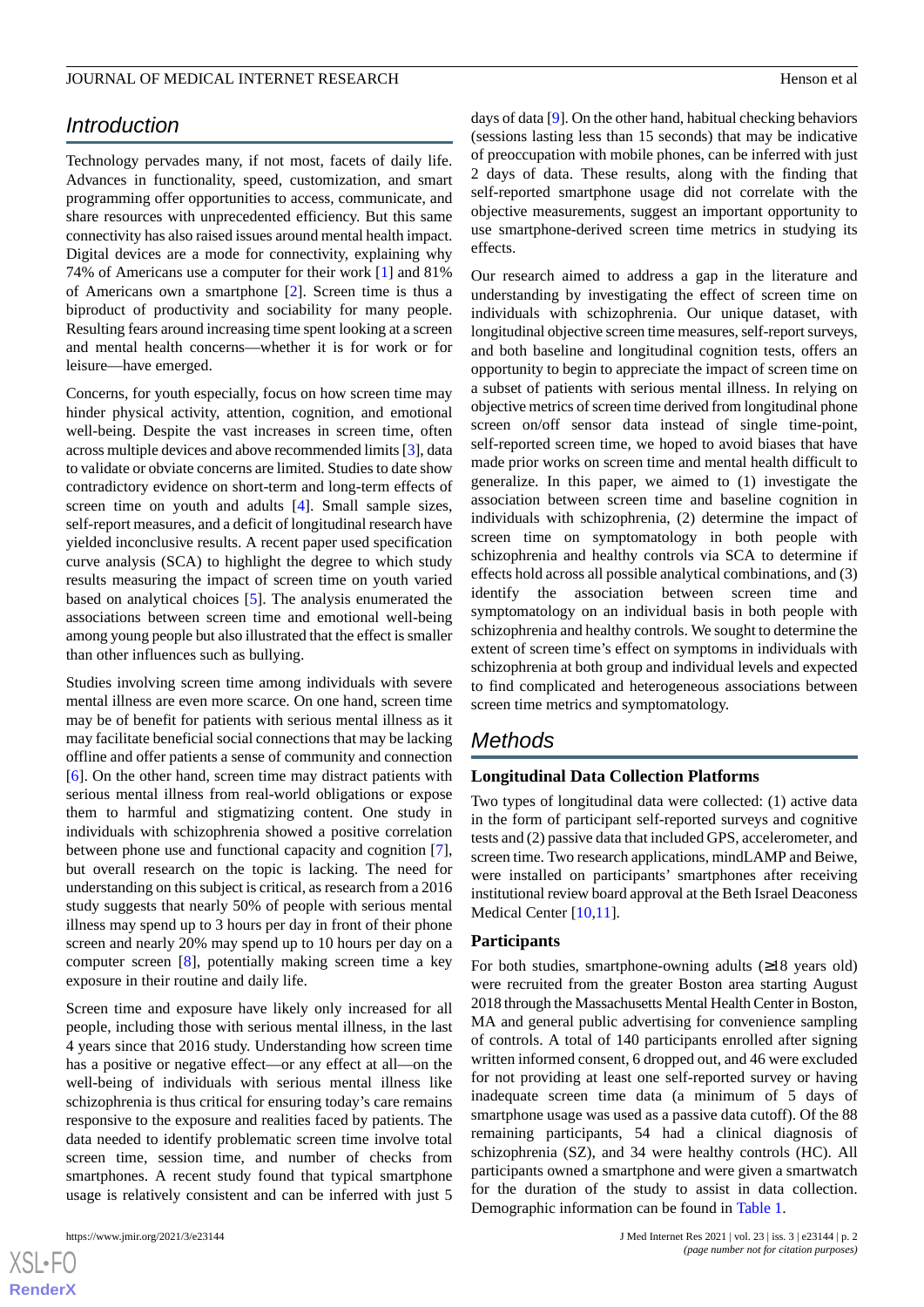#### JOURNAL OF MEDICAL INTERNET RESEARCH Henson et al.

<span id="page-2-0"></span>**Table 1.** Demographic characteristics of 88 smartphone-owning participants from the greater Boston area.

| Characteristics                          | $HC^a$ (n=34) | $SZ^b$ (n=54) | $P$ value |
|------------------------------------------|---------------|---------------|-----------|
| Age (years), mean (SD)                   | 39.62 (14.56) | 33.02 (11.71) | .250      |
| Gender, n (%)                            |               |               | .681      |
| Male                                     | 19(56)        | 25(46)        |           |
| Female                                   | 13(38)        | 25(46)        |           |
| Other                                    | 2(6)          | 4(7)          |           |
| Race, $n$ (%)                            |               |               | < 0.001   |
| American Indian or Alaskan Native        | 0(0)          | 4(7)          |           |
| Asian                                    | 27(79)        | 3(6)          |           |
| <b>Black or African American</b>         | 2(6)          | 19(35)        |           |
| Multiracial or other                     | 1(3)          | 1(2)          |           |
| Native Hawaiian or Pacific Islander      | 0(0)          | 1(2)          |           |
| White Caucasian                          | 4(12)         | 20(37)        |           |
| Not reported                             | 0(0)          | 6(11)         |           |
| Education, $n$ $(\%)$                    |               |               | < 0.01    |
| Some high school                         | 0(0)          | 2(4)          |           |
| High school graduate or GED <sup>c</sup> | 3(9)          | 15 (28)       |           |
| Some college                             | 2(6)          | 20(37)        |           |
| 4-year college graduate or higher        | 29(85)        | 17(32)        |           |

<sup>a</sup>HC: healthy control.

<sup>b</sup>SZ: clinical diagnosis of schizophrenia.

<sup>c</sup>GED: General Educational Development test.

#### **Data Collection Protocol**

After signing informed consent, participants completed paper-and-pencil symptom surveys, completed a cognitive assessment with a validated iPad version of the Brief Assessment of Cognition in Schizophrenia (BACS, SZ group only) [[12\]](#page-6-11), and installed mindLAMP and Beiwe on their smartphones. BACS was not administered for the HC group due to the lack of a psychiatric diagnosis as well as the assessment's specificity for individuals with schizophrenia. For 3 months, participants were notified on their smartphones to take 10 surveys per week: 2 each of mood (PHQ-9 [Patient Health Questionnaire-9]) [[13\]](#page-6-12), anxiety (GAD-7 [7-item Generalized Anxiety Disorder assessment]) [[14\]](#page-6-13), sleep, and sociability. Each survey ended with a cognitive test: Jewels A or Jewels B, which are smartphone-adapted versions of the classic Trails-A and Trails-B tasks to assess a wide variety of cognitive domains including attention, visual search, task switching, and psychomotor speed [[15\]](#page-6-14). Jewels B was used for the analysis as it is a more complex task and has shown better separation between individuals with psychosis and healthy controls [\[16](#page-6-15)]. A single score, or "beta value," was used to represent performance on a Jewels task and takes into account both accuracy and error rate. Meanwhile, the Beiwe app collected multiple passive data streams (GPS, accelerometer, screen on/off, and call and text logs) simultaneously and uploaded the data to a Health Insurance Portability and Accountability Act–compliant server every hour. Raw screen time (in seconds) was calculated by summing the

intervals between "Screen On" and "Screen Off" data points. While participants were paid for their clinical visits and in-person surveys, no study compensation was provided for app engagement or survey completion.

#### **Data Analysis**

All analyses were performed using the R programming language (version 3.6.2  $[17]$  $[17]$ ). Raw screen time data were aggregated by day and processed into 3 main screen time metrics: (1) screen time (seconds), (2) session time (seconds), and (3) number of checks (unitless). Session time was calculated by dividing screen time by the number of sessions and checks (ie, "habitual checking behaviors" were sessions lasting less than 15 seconds) [[9\]](#page-6-8). Smartphone surveys were also aggregated by day, and survey scores were averaged if more than one of the same survey was taken that day (eg, separate PHQ-9 results of 10 and 11 on the same day would be converted to 10.5).

Correlations between the first month of screen time and baseline cognition were conducted using the Spearman rank correlation coefficient, and *P* values were adjusted using the false discovery rate method. Multivariate multiple linear regression was performed on longitudinal screen time and Jewels B cognition beta values.

SCA was inspired by Orben and Przybylski [[5\]](#page-6-4) and aided by the "specr" package in  $R$  [\[18](#page-6-17)]. Gender (male or female) was added as a covariate, and 2 models were used: linear model and generalized linear model. Groups were separated for SCA based

```
XS-FO
RenderX
```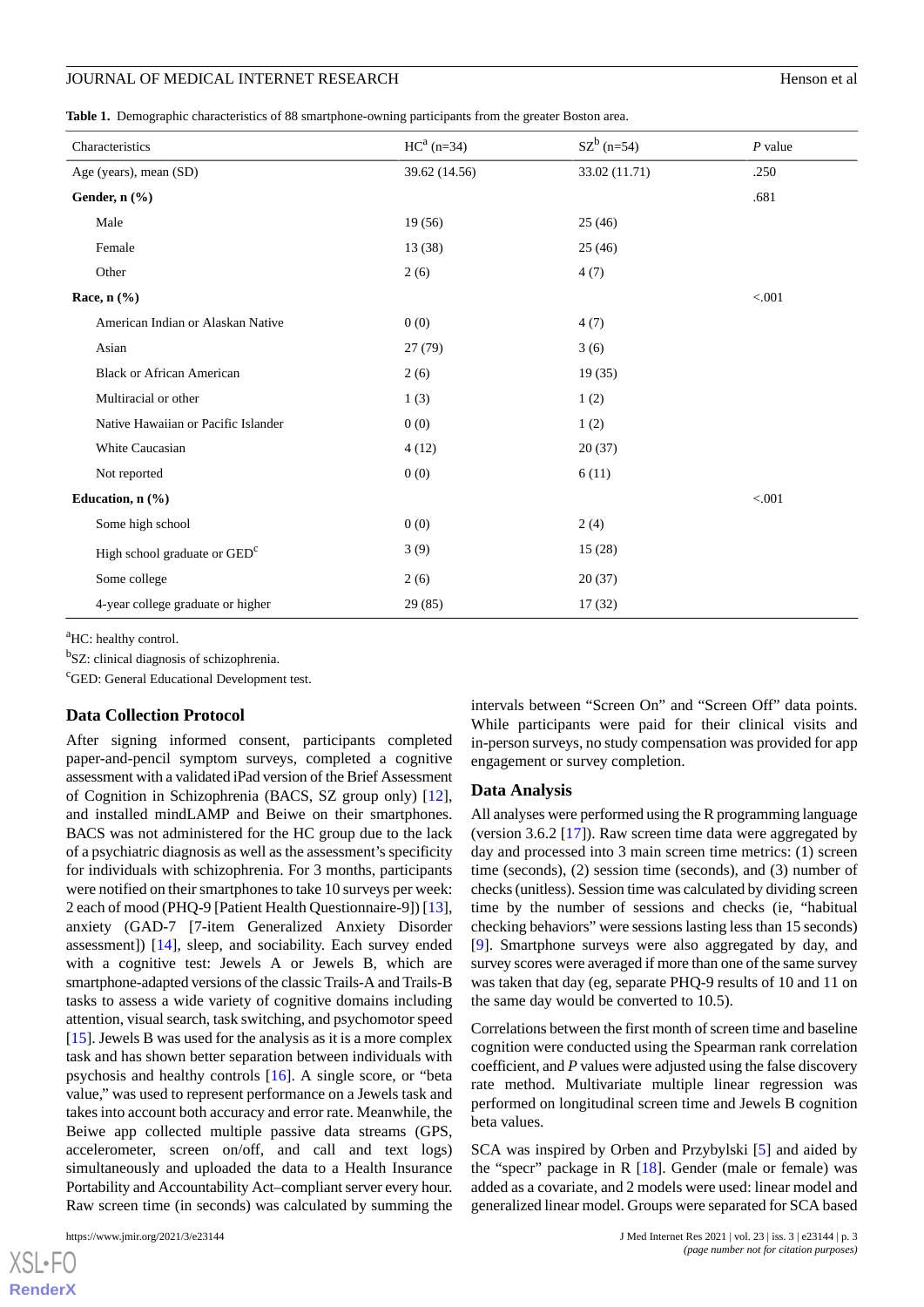on age (<30 years old or ≥30 years old) and diagnostic group (SZ or HC).

Linear model regression was performed at the individual level between screen time and symptoms, and regression estimates were arranged from high to low. Only individuals with survey results in each of the 4 survey categories of interest (mood, anxiety, sleep, social) were included in this portion of the analysis.

# *Results*

# **Cognition**

Participants with schizophrenia (n=54) were assessed at baseline for cognition via BACS, and all 88 participants (54 SZ and 34 HC) were assessed longitudinally via the Jewels B assessment within the mindLAMP smartphone app.

## *Baseline*

Among the 6 subdomains of the BACS (Verbal Memory, Verbal Fluency, Digit Sequencing, Symbol Coding, Token Motor, and Tower of London), Spearman correlations between screen time metrics and SZ baseline BACS subdomains ranged from  $-0.17$ to 0.29, but there were no significant correlations (*P* values ranged from .25 to .98).

# *Longitudinal*

<span id="page-3-0"></span>Multivariate multiple linear regression revealed a significant regression equation in SZ for the association of the screen time metrics (number of sessions, number of checks, screen time, and session time) with longitudinal beta values for cognition (Jewels B assessment [\[16\]](#page-6-15)):  $F_{4,144} = 5.43$ , *P*<.001 with an adjusted  $R<sup>2</sup>$  of 0.107. The beta values used to represent cognition take into account accuracy and error rate, and the greater the beta value, the better the performance. The regression equation for HC was not significant (adjusted  $R^2$ =0.035, *P*=.068).

## **Specification Curve Analysis**

SCA on data for all 88 participants (54 SZ and 34 HC) revealed estimates (regression coefficient β) for over 600 combinations, or specifications, ranging from –1.19 to 1.05 ([Figure 1](#page-3-0)). The figure is meant to be a high-level representation of the heterogeneity of associations between screen time metrics and symptoms, displayed in order of most negative on the left to most positive on the right. If we were to zoom in, we could see, for example, that an individual column within the red area might involve screen time, sociability, linear model, covarying for gender, and including participants with schizophrenia over the age of 30 years. For that group, the model found a significant negative association between self-reported sociability behavior and smartphone screen time. Individual analyses can be read as a vertical column, with each column (ie, specification) representing a unique combination of variables that was tested in this analysis. For example, the leftmost column of results involves checks, social, linear model, no covariates, and the control group of participants aged ≥30 years. In other words, this is the most negative association  $(\beta=-1.19)$  and suggests that more checking behavior was associated with worse reported sociability for an older control group while not adjusting for gender using a linear model. On the right side of the plot, the most positive association ( $\beta$ =1.05) was between checks and sleep (ie, more checking behavior was associated with better reported sleep) in SZ, but not HC, for individuals over 30 years old using a generalized linear model and adjusting for gender.

**Figure 1.** Specification curve analysis of screen time and symptoms, as a visual representation of the >600 combinations of regression analyses between screen time metrics and self-reported mood, anxiety, sleep, and sociability: (A) regression coefficient, (B) variables.

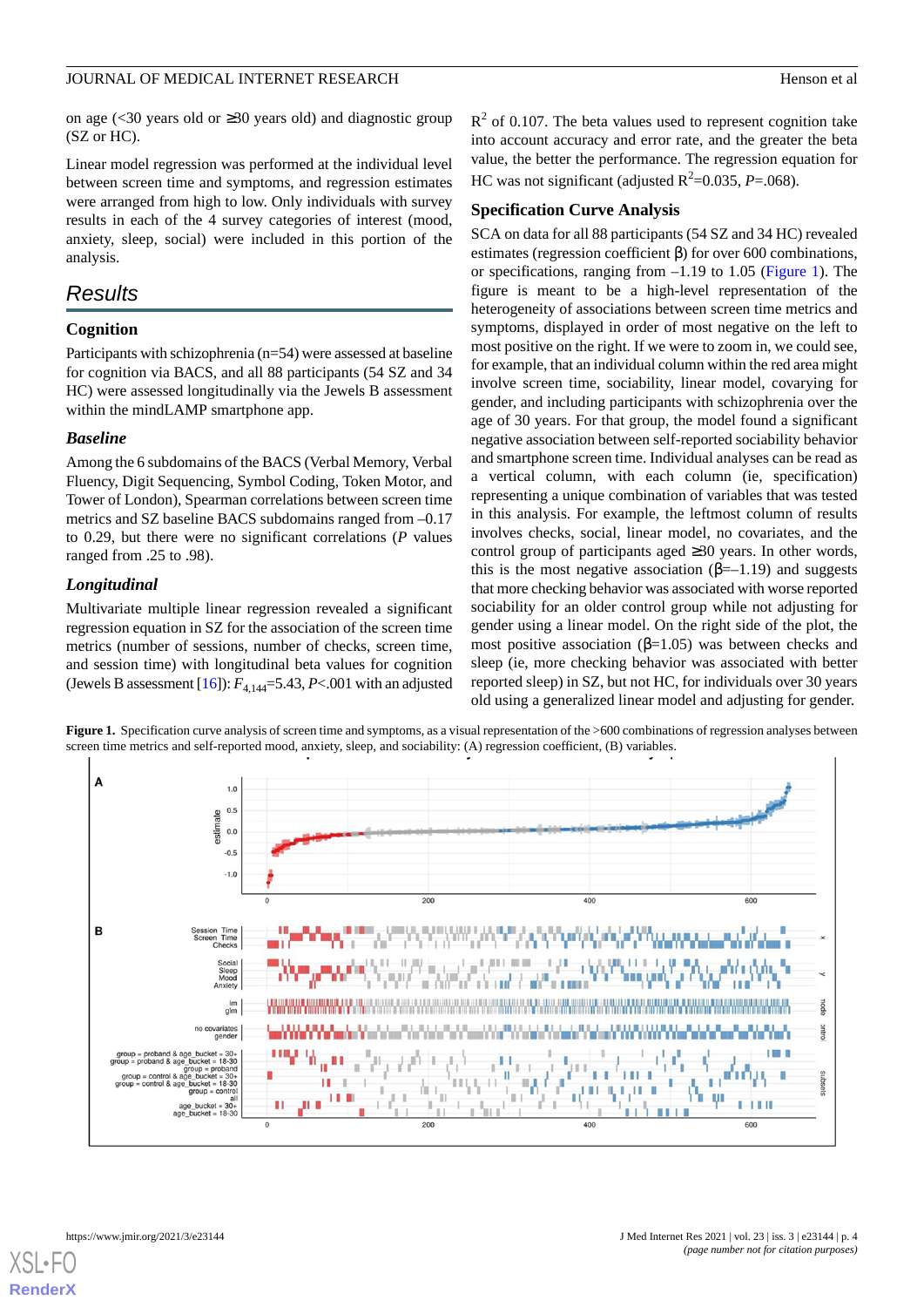## JOURNAL OF MEDICAL INTERNET RESEARCH Henson et al.

#### **Individual Participant Regression**

As shown in [Figure 2,](#page-4-0) linear model estimates at the participant level revealed differences in screen time's effect on symptoms among individuals as well as between groups, with lower and more negative values identified in the SZ group (mean –0.136, SD 4.3) than in the HC group (mean 0.51, SD 1.6). Individual estimates ranged in SZ from –28.9 for sociability to 12.6 for anxiety (mean  $0.51$ , SD 1.6) and in HC from  $-3.4$  to 5.8 in HC (mean –0.136, SD 4.3). Note that only participants with results in all 4 survey domains were included in this analysis (18 SZ and 13 HC), and completion of surveys was optional in the study.

<span id="page-4-0"></span>**Figure 2.** Individual effects of screen time on symptoms measured using the mindLAMP mobile phone app, plotted from low to high for (A) participants with a clinical diagnosis of schizophrenia (n=18) and (B) healthy controls (n=13), with self-reported survey scores in all categories.

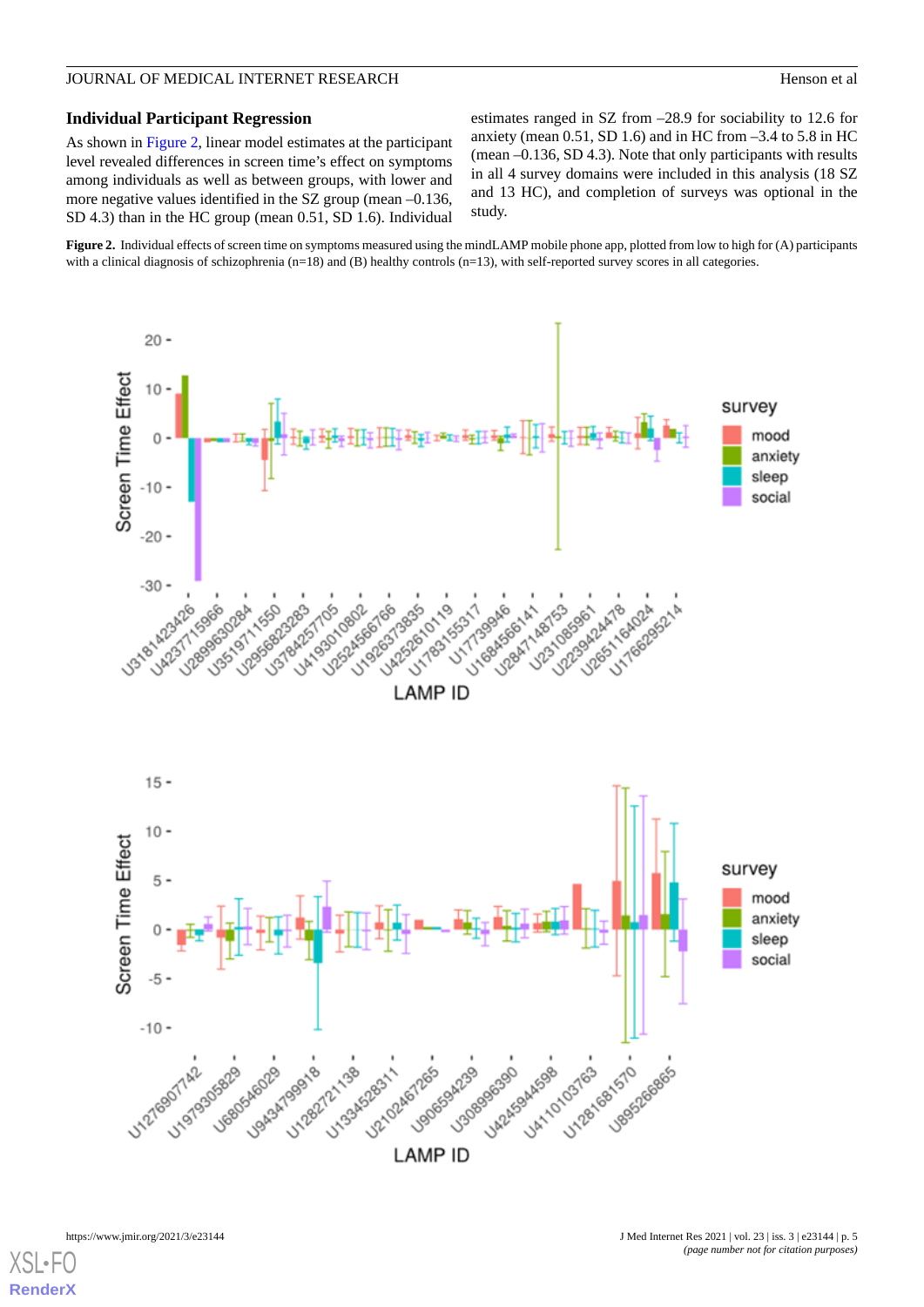# *Discussion*

#### **Principal Findings**

Using longitudinal and objective measurements related to screen time, we found a range of positive and negative associations with mental health symptoms at both population and individual levels in patients with schizophrenia. We found no significant associations between screen time and baseline cognition but did find associations in schizophrenia between cognition as measured by the Jewels B cognitive task and screen time metrics (adjusted  $R^2$ =0.107, *P*<.001). The low  $R^2$  indicates that, despite the significant trend, much of the variability cannot be explained by the model. Nonetheless, patterns of smartphone use may be related to underlying cognitive functioning—presenting opportunities for capturing novel data and designing more engaging apps.

However, it is important to consider the multitude of factors in addition to screen time that may contribute to well-being, symptomatology, and cognition. An SCA on 3 large data sets of over 350,000 people found that many other personal and behavioral factors can have as much, if not more, of an effect on well-being than technology use [[5\]](#page-6-4). For example, bullying and marijuana use had a greater negative effect on well-being than technology use, whereas proper sleep and nutrition had a greater positive effect. The authors even drew attention to neutral factors like eating potatoes as having nearly as negative of an effect on technology use. Our dataset is much smaller but does rely on objective metrics of screen time and also suggests that at a population level, screen time itself is not highly associated with symptomology.

As with previous screen time analysis studies, our results show a wide range of regression results based on the chosen analysis and isolated components. However, the SCA did bring to light some interesting results around group differences in the study. For example, both screen time and checking behavior had greater positive associations with symptoms of older controls than younger controls (x2.1 and x36.9, respectively) and checking time across all ages in the SZ group had a more positive association with symptoms than in the HC group (x3.48). While there are many potential reasons for these associations beyond the scope of this study, they highlight potential beneficial associations contrary to some perceptions that older adults or those with schizophrenia may not want to engage or even use technology. Results that screen time and checking behaviors were associated with improved sleep outcomes in those with schizophrenia but not controls also highlights that results in healthy controls do not always mirror those in patients, and that caution is necessary if seeking to apply the broader research base of screen time in the general population to those with serious mental illness.

On an individual basis, our results suggest that simple rules or guidance around screen time and mental health for individuals with schizophrenia, or controls, may not be practical. The individual participant analysis revealed heterogeneity in the effect of screen time on symptoms, with individual screen time effect estimates ranging in the SZ group from –28.9 for sociability to 12.6 for anxiety (mean 0.51, SD 1.6) and from

 $-3.4$  to 5.8 in the HC group (mean  $-0.136$ , SD 4.3). In this sample, the effects on the HC group were more positive but less variable than in the SZ group. This could be because the controls in this smartphone study may be naturally more interested in technology and thus more technology-literate and use their smartphones more regularly in ways that improve symptoms, for example playing a game to reduce stress. In addition, the greater variability in the SZ group may be due to inherent variability in symptoms and behavior associated with serious mental illness that is not present in healthy controls.

There are very few studies investigating neurocognitive effects of screen time in schizophrenia, and our results do not yet suggest conclusive evidence to fill this literature gap. Our baseline assessment of cognition was not associated with any screen time metrics, but this analysis was performed at a population level, and results may be washing out due to individual variance. There is, however, evidence that past mobile phone use in older (>40 years old) individuals with schizophrenia is associated with higher global cognitive performance [\[7](#page-6-6)]. Despite the mean age difference, this is in line with our longitudinal assessment finding of an association between phone checking behavior and higher performance on the Jewels B cognitive task.

While several individual studies have found associations between screen time and symptoms of depression or anxiety in both adults and children [[19-](#page-6-18)[21\]](#page-7-0), our SCA results are in agreement with a recent large dataset analysis (n=355,358) suggesting a complex relationship between screen time and symptoms [\[5](#page-6-4)]. We did not have data on other personal and behavior factors (eg, bullying, nutrition) for comparison, but the range of estimates produced by the SCA analysis demonstrates that the effect of screen time is still heterogenous and difficult to parse given all the variables.

#### **Limitations**

As with all studies, there are several limitations that need to be addressed. First, with longitudinal behavioral data, it is important to note that behavior and symptomatology can change throughout the day, so while daily aggregation employed in our study represents a high resolution for longitudinal analysis, it could be higher to capture fluctuations within the day. Still, compared to survey studies where patients estimate their mental health and screen time over weeks or even months, our methods offer improvement. Second, individual analysis only included participants with data in all survey categories. We are likely missing information from those less engaged with the app or who elected to take only a subset of surveys due to the naturalistic study design. Third, there may be a time lag between screen time and symptom change that is not accounted for as independent and dependent variables are paired for a given day, although such an effect has not yet been well characterized in the research to date. Finally, while controls were matched on age, they differed in education and race, potentially due to convenience sampling, which may have had a confounding effect.

```
XS-FO
RenderX
```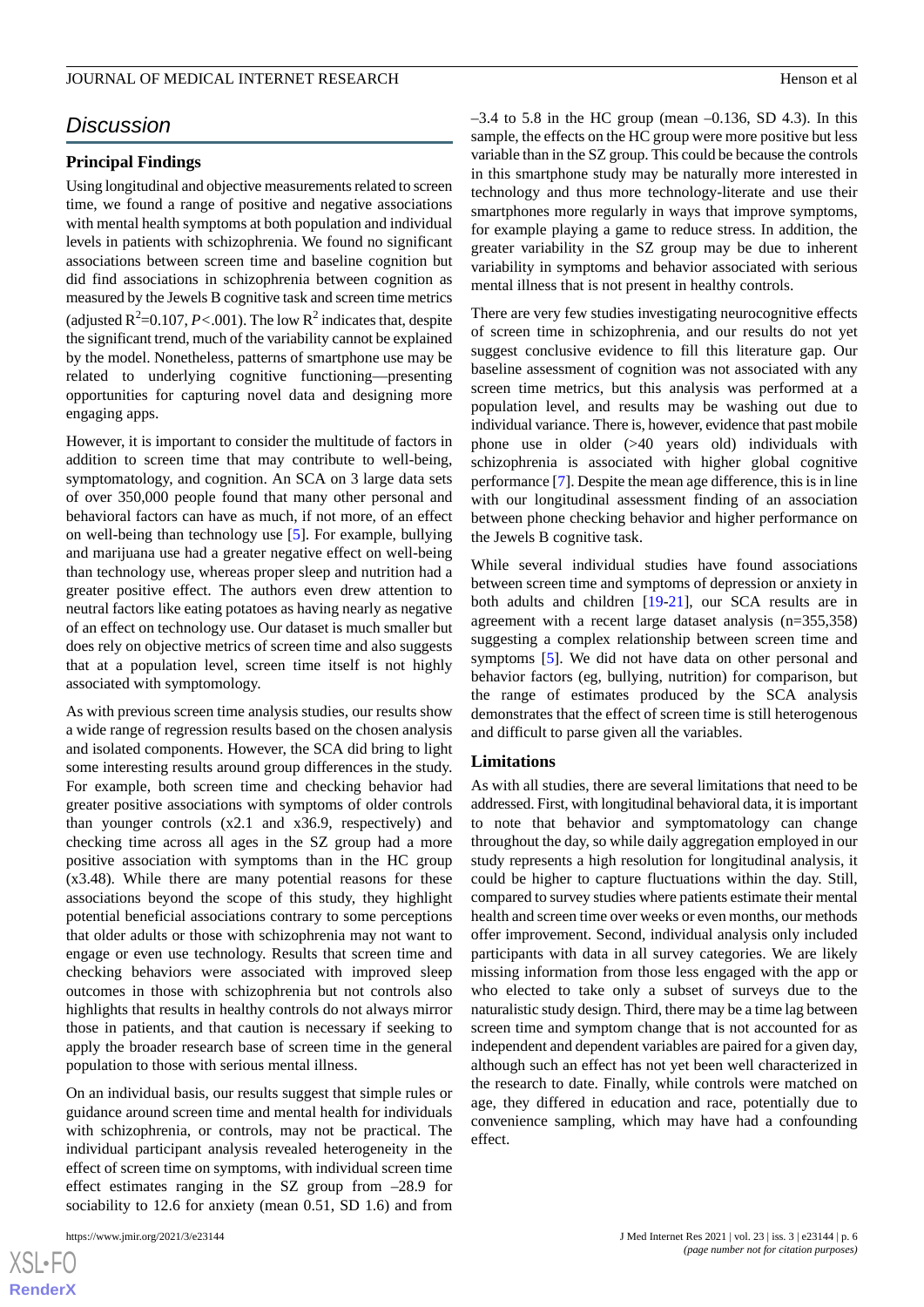# **Conclusion**

Increasing screen time is a growing concern, and despite recent research efforts, there are very few studies reporting the effect of screen time on individuals with schizophrenia. The importance of a priori analysis and transparent methods around digital mental health is also highlighted in our results, which show how divergent conclusions can be supported if using more limited analysis. Our results show that variance at the individual and population levels can account for drastically different reporting of screen time's associations with symptoms, from very negative to very positive, demonstrating a complex relationship that requires further exploration.

# **Conflicts of Interest**

None declared.

# <span id="page-6-0"></span>**References**

- <span id="page-6-1"></span>1. Mamedova S, Pawlowski E. A Description of U.S. Adults Who Are Not Digitally Literate. U.S. Department of Education. 2018 May. URL: <https://nces.ed.gov/pubs2018/2018161.pdf> [accessed 2021-02-11]
- <span id="page-6-2"></span>2. Mobile FS. Mobile Fact Sheet. Pew Research Center. 2019 Jun 12. URL: [https://www.pewresearch.org/internet/fact-sheet/](https://www.pewresearch.org/internet/fact-sheet/mobile/) [mobile/](https://www.pewresearch.org/internet/fact-sheet/mobile/) [accessed 2021-02-11]
- <span id="page-6-3"></span>3. Fakhouri THI, Hughes JP, Brody DJ, Kit BK, Ogden CL. Physical activity and screen-time viewing among elementary school-aged children in the United States from 2009 to 2010. JAMA Pediatr 2013 Mar 01;167(3):223-229. [doi: [10.1001/2013.jamapediatrics.122](http://dx.doi.org/10.1001/2013.jamapediatrics.122)] [Medline: [23303439\]](http://www.ncbi.nlm.nih.gov/entrez/query.fcgi?cmd=Retrieve&db=PubMed&list_uids=23303439&dopt=Abstract)
- <span id="page-6-4"></span>4. Stiglic N, Viner RM. Effects of screentime on the health and well-being of children and adolescents: a systematic review of reviews. BMJ Open 2019 Jan 03;9(1):e023191 [[FREE Full text](https://bmjopen.bmj.com/lookup/pmidlookup?view=long&pmid=30606703)] [doi: [10.1136/bmjopen-2018-023191](http://dx.doi.org/10.1136/bmjopen-2018-023191)] [Medline: [30606703](http://www.ncbi.nlm.nih.gov/entrez/query.fcgi?cmd=Retrieve&db=PubMed&list_uids=30606703&dopt=Abstract)]
- <span id="page-6-5"></span>5. Orben A, Przybylski AK. The association between adolescent well-being and digital technology use. Nat Hum Behav 2019 Feb 14;3(2):173-182. [doi: [10.1038/s41562-018-0506-1](http://dx.doi.org/10.1038/s41562-018-0506-1)] [Medline: [30944443\]](http://www.ncbi.nlm.nih.gov/entrez/query.fcgi?cmd=Retrieve&db=PubMed&list_uids=30944443&dopt=Abstract)
- <span id="page-6-6"></span>6. Naslund JA, Bondre A, Torous J, Aschbrenner KA. Social Media and Mental Health: Benefits, Risks, and Opportunities for Research and Practice. J Technol Behav Sci 2020 Sep 20;5(3):245-257. [doi: [10.1007/s41347-020-00134-x\]](http://dx.doi.org/10.1007/s41347-020-00134-x) [Medline: [33415185](http://www.ncbi.nlm.nih.gov/entrez/query.fcgi?cmd=Retrieve&db=PubMed&list_uids=33415185&dopt=Abstract)]
- <span id="page-6-7"></span>7. Depp CA, Harmell AL, Vahia IV, Mausbach BT. Neurocognitive and functional correlates of mobile phone use in middle-aged and older patients with schizophrenia. Aging Ment Health 2016 Mar 13;20(1):29-35 [\[FREE Full text\]](http://europepmc.org/abstract/MED/25768842) [doi: [10.1080/13607863.2015.1008987\]](http://dx.doi.org/10.1080/13607863.2015.1008987) [Medline: [25768842\]](http://www.ncbi.nlm.nih.gov/entrez/query.fcgi?cmd=Retrieve&db=PubMed&list_uids=25768842&dopt=Abstract)
- <span id="page-6-9"></span><span id="page-6-8"></span>8. Gay K, Torous J, Joseph A, Pandya A, Duckworth K. Digital Technology Use Among Individuals with Schizophrenia: Results of an Online Survey. JMIR Ment Health 2016 May 04;3(2):e15 [\[FREE Full text\]](https://mental.jmir.org/2016/2/e15/) [doi: [10.2196/mental.5379\]](http://dx.doi.org/10.2196/mental.5379) [Medline: [27146094](http://www.ncbi.nlm.nih.gov/entrez/query.fcgi?cmd=Retrieve&db=PubMed&list_uids=27146094&dopt=Abstract)]
- <span id="page-6-10"></span>9. Wilcockson TDW, Ellis DA, Shaw H. Determining Typical Smartphone Usage: What Data Do We Need? Cyberpsychol Behav Soc Netw 2018 Jun;21(6):395-398. [doi: [10.1089/cyber.2017.0652](http://dx.doi.org/10.1089/cyber.2017.0652)] [Medline: [29781716\]](http://www.ncbi.nlm.nih.gov/entrez/query.fcgi?cmd=Retrieve&db=PubMed&list_uids=29781716&dopt=Abstract)
- <span id="page-6-11"></span>10. Torous J, Wisniewski H, Bird B, Carpenter E, David G, Elejalde E, et al. Creating a Digital Health Smartphone App and Digital Phenotyping Platform for Mental Health and Diverse Healthcare Needs: an Interdisciplinary and Collaborative Approach. J. technol. behav. sci 2019 Apr 27;4(2):73-85 [[FREE Full text](http://paperpile.com/b/Wli0t2/DTKZ)] [doi: [10.1007/s41347-019-00095-w\]](http://dx.doi.org/10.1007/s41347-019-00095-w)
- <span id="page-6-12"></span>11. Torous J, Kiang MV, Lorme J, Onnela J. New Tools for New Research in Psychiatry: A Scalable and Customizable Platform to Empower Data Driven Smartphone Research. JMIR Ment Health 2016 May 05;3(2):e16 [[FREE Full text\]](https://mental.jmir.org/2016/2/e16/) [doi: [10.2196/mental.5165\]](http://dx.doi.org/10.2196/mental.5165) [Medline: [27150677](http://www.ncbi.nlm.nih.gov/entrez/query.fcgi?cmd=Retrieve&db=PubMed&list_uids=27150677&dopt=Abstract)]
- <span id="page-6-13"></span>12. Atkins AS, Tseng T, Vaughan A, Twamley EW, Harvey P, Patterson T, et al. Validation of the tablet-administered Brief Assessment of Cognition (BAC App). Schizophr Res 2017 Mar;181:100-106 [\[FREE Full text\]](https://linkinghub.elsevier.com/retrieve/pii/S0920-9964(16)30454-6) [doi: [10.1016/j.schres.2016.10.010\]](http://dx.doi.org/10.1016/j.schres.2016.10.010) [Medline: [27771201](http://www.ncbi.nlm.nih.gov/entrez/query.fcgi?cmd=Retrieve&db=PubMed&list_uids=27771201&dopt=Abstract)]
- <span id="page-6-14"></span>13. Kroenke K, Spitzer RL, Williams JBW. The PHQ-9: validity of a brief depression severity measure. J Gen Intern Med 2001 Sep;16(9):606-613 [\[FREE Full text\]](https://onlinelibrary.wiley.com/resolve/openurl?genre=article&sid=nlm:pubmed&issn=0884-8734&date=2001&volume=16&issue=9&spage=606) [doi: [10.1046/j.1525-1497.2001.016009606.x](http://dx.doi.org/10.1046/j.1525-1497.2001.016009606.x)] [Medline: [11556941](http://www.ncbi.nlm.nih.gov/entrez/query.fcgi?cmd=Retrieve&db=PubMed&list_uids=11556941&dopt=Abstract)]
- <span id="page-6-15"></span>14. Löwe B, Decker O, Müller S, Brähler E, Schellberg D, Herzog W, et al. Validation and standardization of the Generalized Anxiety Disorder Screener (GAD-7) in the general population. Med Care 2008 Mar;46(3):266-274. [doi: [10.1097/MLR.0b013e318160d093](http://dx.doi.org/10.1097/MLR.0b013e318160d093)] [Medline: [18388841](http://www.ncbi.nlm.nih.gov/entrez/query.fcgi?cmd=Retrieve&db=PubMed&list_uids=18388841&dopt=Abstract)]
- <span id="page-6-17"></span><span id="page-6-16"></span>15. Salthouse TA. What cognitive abilities are involved in trail-making performance? Intelligence 2011 Jul;39(4):222-232 [[FREE Full text](http://europepmc.org/abstract/MED/21789028)] [doi: [10.1016/j.intell.2011.03.001](http://dx.doi.org/10.1016/j.intell.2011.03.001)] [Medline: [21789028\]](http://www.ncbi.nlm.nih.gov/entrez/query.fcgi?cmd=Retrieve&db=PubMed&list_uids=21789028&dopt=Abstract)
- <span id="page-6-18"></span>16. Liu G, Henson P, Keshavan M, Pekka-Onnela J, Torous J. Assessing the potential of longitudinal smartphone based cognitive assessment in schizophrenia: A naturalistic pilot study. Schizophr Res Cogn 2019 Sep;17:100144 [[FREE Full text](https://linkinghub.elsevier.com/retrieve/pii/S2215-0013(19)30010-1)] [doi: [10.1016/j.scog.2019.100144](http://dx.doi.org/10.1016/j.scog.2019.100144)] [Medline: [31024801](http://www.ncbi.nlm.nih.gov/entrez/query.fcgi?cmd=Retrieve&db=PubMed&list_uids=31024801&dopt=Abstract)]
- 17. The R Project for Statistical Computing. The R Foundation. 2021. URL:<https://www.r-project.org/> [accessed 2021-02-12]
- 18. Masur P, Scharkow M. specr: Statistical functions for conducting specification curve analyses. GitHub. 2020. URL: [https:/](https://github.com/masurp/specr) [/github.com/masurp/specr](https://github.com/masurp/specr) [accessed 2021-02-11]
- 19. Madhav K, Sherchand SP, Sherchan S. Association between screen time and depression among US adults. Prev Med Rep 2017 Dec;8:67-71 [[FREE Full text](https://linkinghub.elsevier.com/retrieve/pii/S2211-3355(17)30131-6)] [doi: [10.1016/j.pmedr.2017.08.005](http://dx.doi.org/10.1016/j.pmedr.2017.08.005)] [Medline: [28879072](http://www.ncbi.nlm.nih.gov/entrez/query.fcgi?cmd=Retrieve&db=PubMed&list_uids=28879072&dopt=Abstract)]